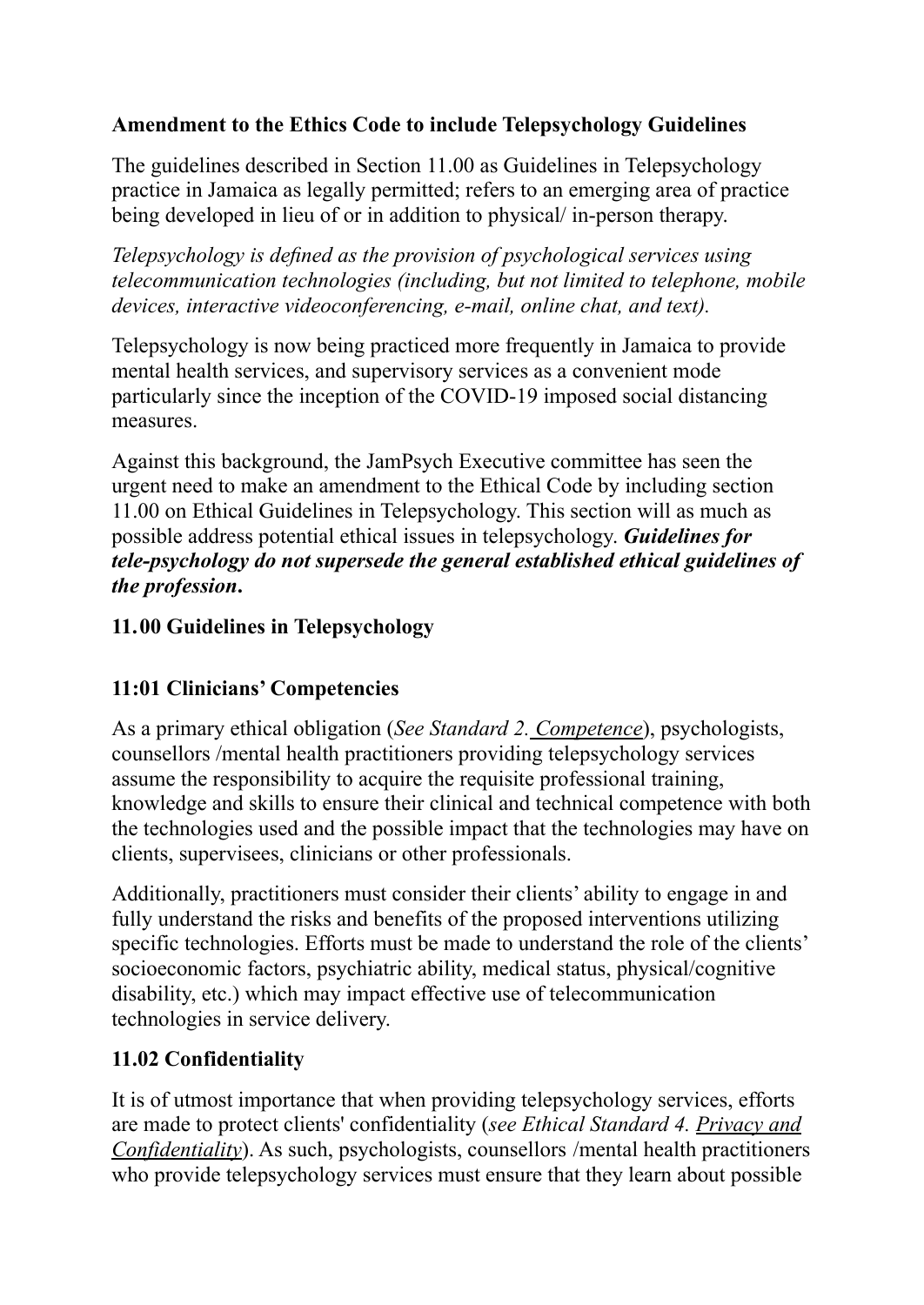risks to confidentiality associated with the particular technology being used and make reasonable efforts to protect and maintain the confidentiality of the information relating to their clients.

Clients should be informed of the limits to confidentiality (inherent to the use of many telecommunication methods) and the possible risks of access to, or disclosure of confidential information that may occur during service delivery, to include the risks of others gaining access to electronic communications (telephone, e-mail) between the clinician and the client.

Potential risks to be considered may include but not limited to the following:

- 1) confidentiality may not be fully guaranteed when using telecommunication technologies
- 2) use of search engines and participation in social networking sites
- 3) protecting confidential information from inappropriate breaches
- 4) boundary issues that may arise from the use of social media networks
- 5) ethical and practical implications of unauthorized persons proactively researching personal information about clients online.

#### **11.03 Boundaries**

Psychologists, counsellors /mental health practitioners who provide telepsychology services ensure that appropriate boundaries are set and maintained. The boundaries for telepsychology are identical to those offered during in-person care and other types of non-therapy interventions as the same code of professionalism applies *(See Guideline-Principle B: Fidelity and Responsibility)*

Furthermore, clinicians are expected to uphold the standards of professionalism when conducting video conferencing sessions from home to include: dressing appropriately, maintaining scheduled appointments and adhering to the professional role.

#### **11.04 Informed Consent**

In an effort to present a clear description of the telepsychology services to be provided, psychologists, counsellors/mental health practitioners strive to obtain and document informed consent that specifically addresses the unique concerns related to the telepsychology services they provide. When doing so, practitioners are cognizant of the laws and regulations that apply, as well as the institutional requirements that govern informed consent in telepsychology. This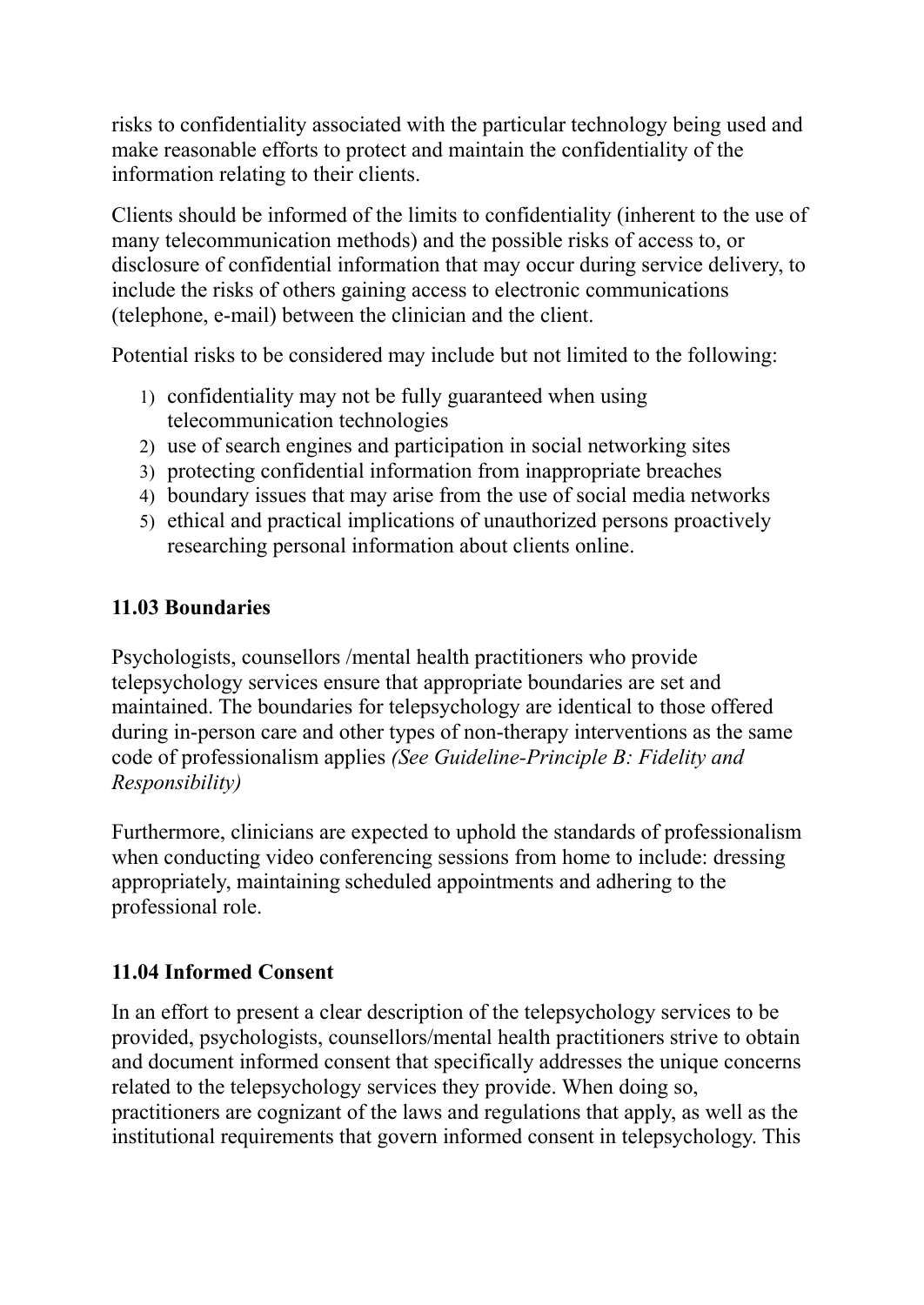information should include the policies and procedures that explain the manner of interaction using the particular telecommunication technologies involved.

Before providing telepsychology services, it is imperative that therapists obtain and document informed consent from their clients that specifically addresses the unique concerns (i.e. the manner in which the practitioners and the clients will use the particular telecommunication technologies, the boundaries they will establish and observe, and the procedures for responding to electronic communication from clients) relevant to those services that will be offered by using language that is reasonably clear to clients. (*See Standard 10.01 (b) Informed Consent to Therapy*).

Potential limitations to privacy and confidentiality inherent to the use of technology should be clearly outlined and practitioners provide their clients with adequate information of the steps taken to safeguard any potential risks. Practitioners must give consideration to obtaining informed consent from providing telepsychology services with a minor and document these steps clearly.

## **11.05 Disposal of Data and Information and Technologies**

In order to maximally preserve client confidentiality and privacy, appropriate disposal methods must be utilized. Therefore, psychologists, counsellors /mental health practitioners who provide telepsychology services make reasonable efforts to ensure full and complete disposal of electronic data and information. As such, policies and procedures must be in place for the secure destruction of data and information to preserve client confidentiality and privacy. Methods and procedures used when disposing of the data and information must be documented (*See Standards 6.01 & 6.02- Record Keeping and Fees*).

#### **11.06 Standards of Care**

Psychologists, counsellors/ mental health service providers must ensure that the ethical and professional standard of care that obtains in conventional practice is upheld. Practitioners make every effort to ensure that ethical and professional standards of care and practice are outlined and met from the inception and continue throughout the duration of the telepsychology services being provided. This will determine if the modality of service is appropriate, efficacious, and safe.

Psychologists, counsellors/ mental health service providers are encouraged to carefully examine the unique benefits of delivering telepsychology services (e.g., access to care, access to consulting services, client convenience, accommodating client special needs, etc.) relative to the unique risks (e.g., information security, emergency management, etc.) when determining whether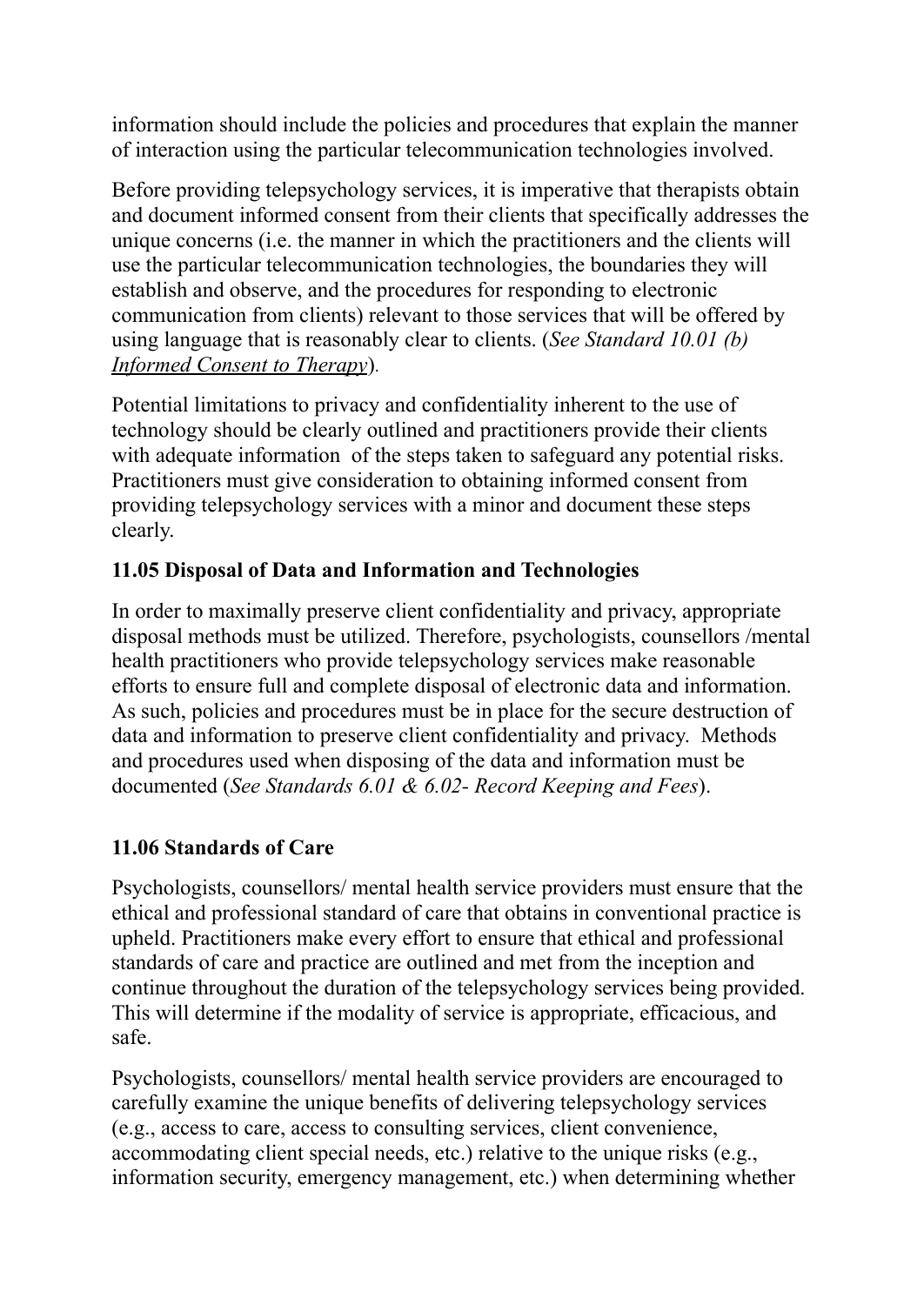or not to offer telepsychology services. Other factors include geographic location, organizational culture, technological competence (both that of the practitioner and that of the client), and, as appropriate, medical conditions, mental status and stability, psychiatric diagnosis, current or historic use of substances, treatment history, and therapeutic needs that may be relevant to assessing the appropriateness of the telepsychology services being offered.

## **11.07 Security measures in data/ information transmission**

There are potential threats to the security and transmission of clients' information when using telecommunication technologies. Therefore, psychologists, counsellors, mental health service providers who provide telepsychology services take reasonable steps to ensure that security measures are implemented to protect clients' information from unintended disclosure or access. Keen attention must be given to potential threats to security and transmission which may include: policies and practices of technology companies and vendors, computer viruses, security systems failure, flawed software, hackers, theft of technology devices, damage to hard drives or portable drives, ease of accessibility to unsecured electronic files, and malfunctioning or outdated technology.

Psychologists, counsellors, mental health service providers must document the security measures to protect client data and information from unintended access or disclosure, clearly address what types of telecommunication technologies are used (e.g., e-mail, telephone, video teleconferencing, text), how they are used, and whether the telepsychology services used are the primary method of contact or augment in-person contact. When keeping records of e-mail, online messaging, and other work using telecommunication technologies, preserving the actual communication may be preferable to summarization in some cases depending on the type of technology used.

# **11.08 Inter-Caribbean Practice**

Psychologists are encouraged to be familiar with and comply with all relevant laws and regulations when providing telepsychology services to clients across Caribbean or international borders. Clinicians must be aware of the provisions stipulated within the scope of practice to conduct telepsychology within the region or how to proceed with particular service provisions. Ensure that guidelines are followed in instances where a practitioner or client is temporarily out of Jamaica or has split residences across two countries, and the practitioner needs to offer services across borders. Practitioners are therefore required to be knowledgeable about the services, laws and regulations governing telepsychology in each jurisdiction, and review the relevant professional licensure requirements.